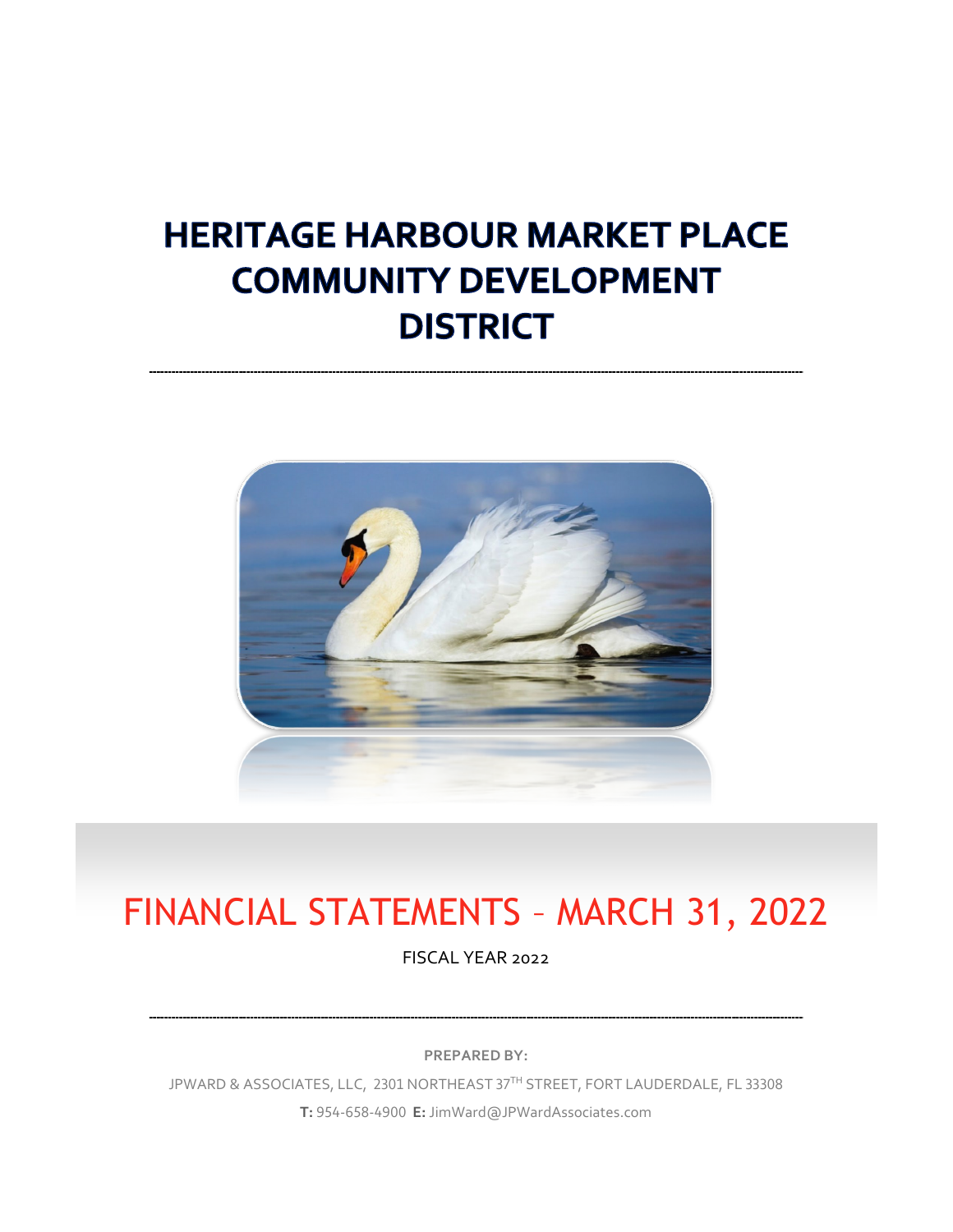**Balance Sheet ‐ All Funds and Account Groups**

**as of March 31, 2022**

|                                               |    |                 | <b>Governmental Funds</b>   |                                        | <b>Account Groups</b>                   |     |                                       |                                    |                          |
|-----------------------------------------------|----|-----------------|-----------------------------|----------------------------------------|-----------------------------------------|-----|---------------------------------------|------------------------------------|--------------------------|
|                                               |    | General<br>Fund | <b>Debt Service</b><br>Fund | <b>Capital Projects</b><br><b>Fund</b> | <b>General Long</b><br><b>Term Debt</b> |     | <b>General Fixed</b><br><b>Assets</b> | <b>Totals</b><br>(Memorandum Only) |                          |
| <b>Assets</b>                                 |    |                 |                             |                                        |                                         |     |                                       |                                    |                          |
| <b>Cash and Investments</b>                   |    |                 |                             |                                        |                                         |     |                                       |                                    |                          |
| General Fund - Invested Cash                  | \$ | 176,402         | \$                          | \$                                     | \$                                      | \$  |                                       | \$                                 | 176,402                  |
| Capital Projects Fund-Deferred Cost Account   |    |                 |                             |                                        |                                         |     |                                       |                                    |                          |
| Debt Service Fund                             |    |                 |                             |                                        |                                         |     |                                       |                                    |                          |
| <b>Revenue Account</b>                        |    |                 | 415,712                     |                                        |                                         |     |                                       |                                    | 415,712                  |
| <b>Reserve Account</b>                        |    |                 | 200,000                     |                                        |                                         |     |                                       |                                    | 200,000                  |
| <b>Interest Account</b>                       |    |                 |                             |                                        |                                         |     |                                       |                                    |                          |
| Sinking Fund                                  |    |                 | $\Omega$                    |                                        |                                         |     |                                       |                                    | 0                        |
| Due from Other Funds                          |    |                 |                             |                                        |                                         |     |                                       |                                    |                          |
| <b>General Fund</b>                           |    |                 |                             |                                        |                                         |     |                                       |                                    |                          |
| Debt Service - Series 2005                    |    |                 | 14,017                      |                                        |                                         |     |                                       |                                    | 14,017                   |
| Capital Projects Fund                         |    |                 |                             |                                        |                                         |     |                                       |                                    | $\overline{\phantom{a}}$ |
| <b>Market Valuation Adjustments</b>           |    |                 |                             |                                        |                                         |     |                                       |                                    |                          |
| <b>Due from Other Governments</b>             |    |                 |                             |                                        |                                         |     |                                       |                                    |                          |
| <b>Accounts Receivable</b>                    |    |                 |                             |                                        |                                         |     |                                       |                                    |                          |
| <b>Prepaid Expenses</b>                       |    |                 |                             |                                        |                                         |     |                                       |                                    |                          |
| <b>Amount Available in Debt Service Funds</b> |    |                 |                             |                                        | 629,730                                 |     |                                       |                                    | 629,730                  |
| Amount to be Provided by Debt Service Funds   |    |                 |                             | $\overline{\phantom{a}}$               | 10,680,271                              |     |                                       |                                    | 10,680,271               |
| <b>General Fixed Assets</b>                   |    |                 |                             |                                        |                                         |     | 4,346,527                             |                                    | 4,346,527                |
| Total Assets \$                               |    | 176,402         | \$<br>629,730               | \$<br>$\overline{\phantom{0}}$         | \$11,310,000                            | \$. | 4,346,527                             | \$                                 | 16,462,658               |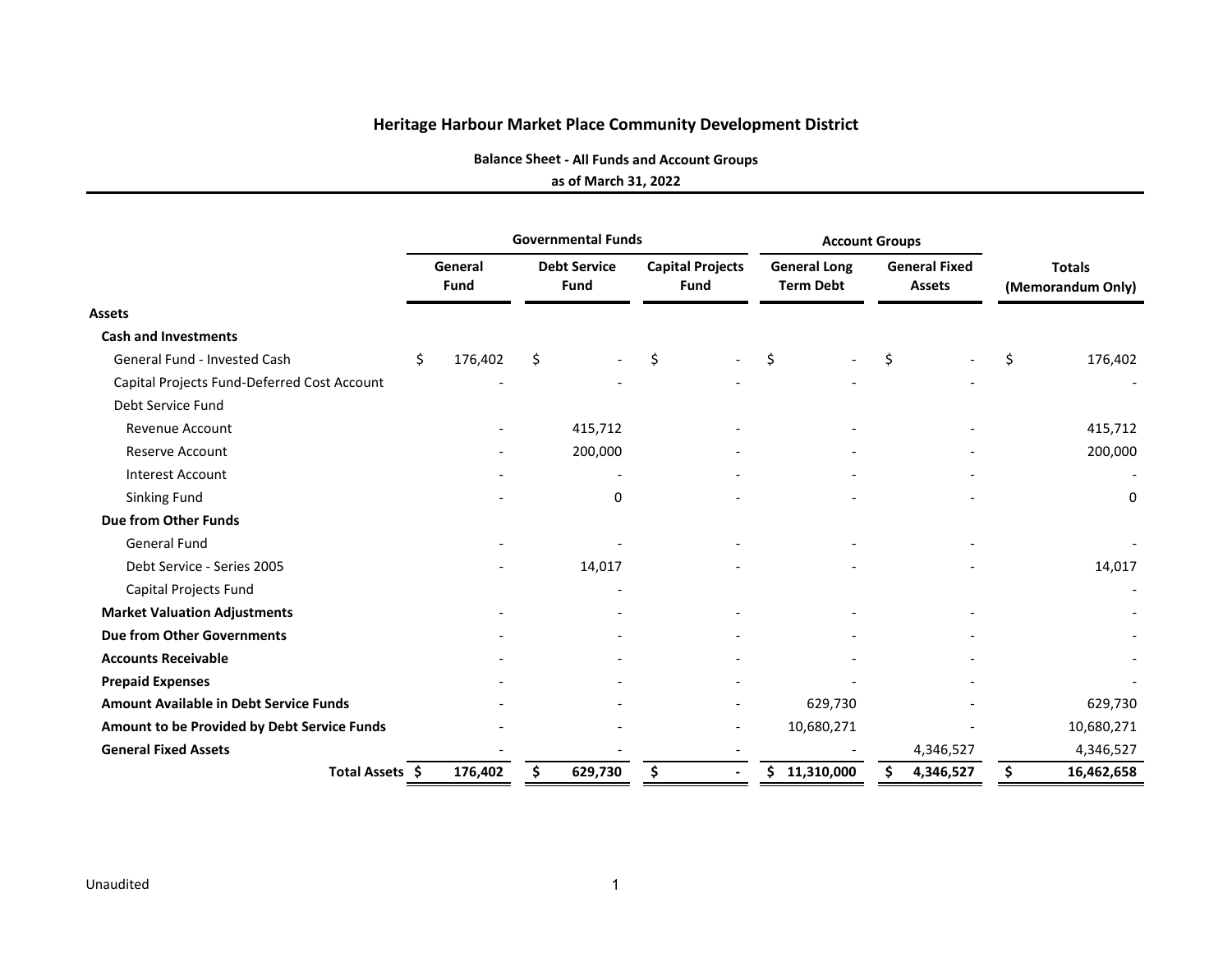**Balance Sheet ‐ All Funds and Account Groups**

#### **as of March 31, 2022**

|                                                     |      |                 | <b>Governmental Funds</b>          |                                        |                                         | <b>Account Groups</b> |    |                                       |                                    |            |  |
|-----------------------------------------------------|------|-----------------|------------------------------------|----------------------------------------|-----------------------------------------|-----------------------|----|---------------------------------------|------------------------------------|------------|--|
|                                                     |      | General<br>Fund | <b>Debt Service</b><br><b>Fund</b> | <b>Capital Projects</b><br><b>Fund</b> | <b>General Long</b><br><b>Term Debt</b> |                       |    | <b>General Fixed</b><br><b>Assets</b> | <b>Totals</b><br>(Memorandum Only) |            |  |
| <b>Liabilities</b>                                  |      |                 |                                    |                                        |                                         |                       |    |                                       |                                    |            |  |
| <b>Accounts Payable &amp; Payroll Liabilities</b>   | \$   | 10,475          | \$                                 | \$                                     | Ś                                       |                       | Ś. |                                       | Ś                                  | 10,475     |  |
| <b>Deferred Revenue</b>                             |      |                 |                                    |                                        |                                         |                       |    |                                       |                                    |            |  |
| <b>Due to Other Governments</b>                     |      |                 |                                    |                                        |                                         |                       |    |                                       |                                    |            |  |
| Due to Other Funds                                  |      |                 |                                    |                                        |                                         |                       |    |                                       |                                    |            |  |
| <b>General Fund</b>                                 |      |                 |                                    |                                        |                                         |                       |    |                                       |                                    |            |  |
| Debt Service - Series 2005                          |      | 14,017          |                                    |                                        |                                         |                       |    |                                       |                                    | 14,017     |  |
| Matured Bonds Payable - Series 2005                 |      |                 |                                    |                                        |                                         |                       |    |                                       |                                    |            |  |
| Matured Interest Payable - Series 2005              |      |                 |                                    |                                        |                                         |                       |    |                                       |                                    |            |  |
| <b>Bonds Payable - Series 2005</b>                  |      |                 |                                    |                                        |                                         | 11,310,000            |    |                                       |                                    | 11,310,000 |  |
| <b>Total Liabilities</b>                            | - \$ | 24,492          | \$                                 | \$                                     |                                         | \$11,310,000          | \$ |                                       | Ŝ.                                 | 11,334,492 |  |
| <b>Fund Equity and Other Credits</b>                |      |                 |                                    |                                        |                                         |                       |    |                                       |                                    |            |  |
| <b>Investment in General Fixed Assets</b>           |      |                 |                                    |                                        |                                         |                       |    | 4,346,527                             |                                    | 4,346,527  |  |
| <b>Fund Balance</b>                                 |      |                 |                                    |                                        |                                         |                       |    |                                       |                                    |            |  |
| <b>Restricted</b>                                   |      |                 |                                    |                                        |                                         |                       |    |                                       |                                    |            |  |
| Beginning: October 1, 2020                          |      |                 | 328,602                            |                                        |                                         |                       |    |                                       |                                    | 328,602    |  |
| <b>Results from Current Operations</b>              |      |                 | 301,128                            |                                        |                                         |                       |    |                                       |                                    | 301,128    |  |
| <b>Unassigned</b>                                   |      |                 |                                    |                                        |                                         |                       |    |                                       |                                    |            |  |
| Beginning: October 1, 2020                          |      | 145,050         |                                    |                                        |                                         |                       |    |                                       |                                    | 145,050    |  |
| <b>Results from Current Operations</b>              |      | 6,860           |                                    |                                        |                                         |                       |    |                                       |                                    | 6,860      |  |
| <b>Total Fund Equity and Other Credits</b>          |      | 151,909         | 629,730                            |                                        |                                         |                       |    | 4,346,527                             |                                    | 5,128,166  |  |
| Total Liabilities, Fund Equity and Other Credits \$ |      | 176,402         | 629,730                            | \$                                     |                                         | \$11,310,000          | S  | 4,346,527                             | S                                  | 16,462,658 |  |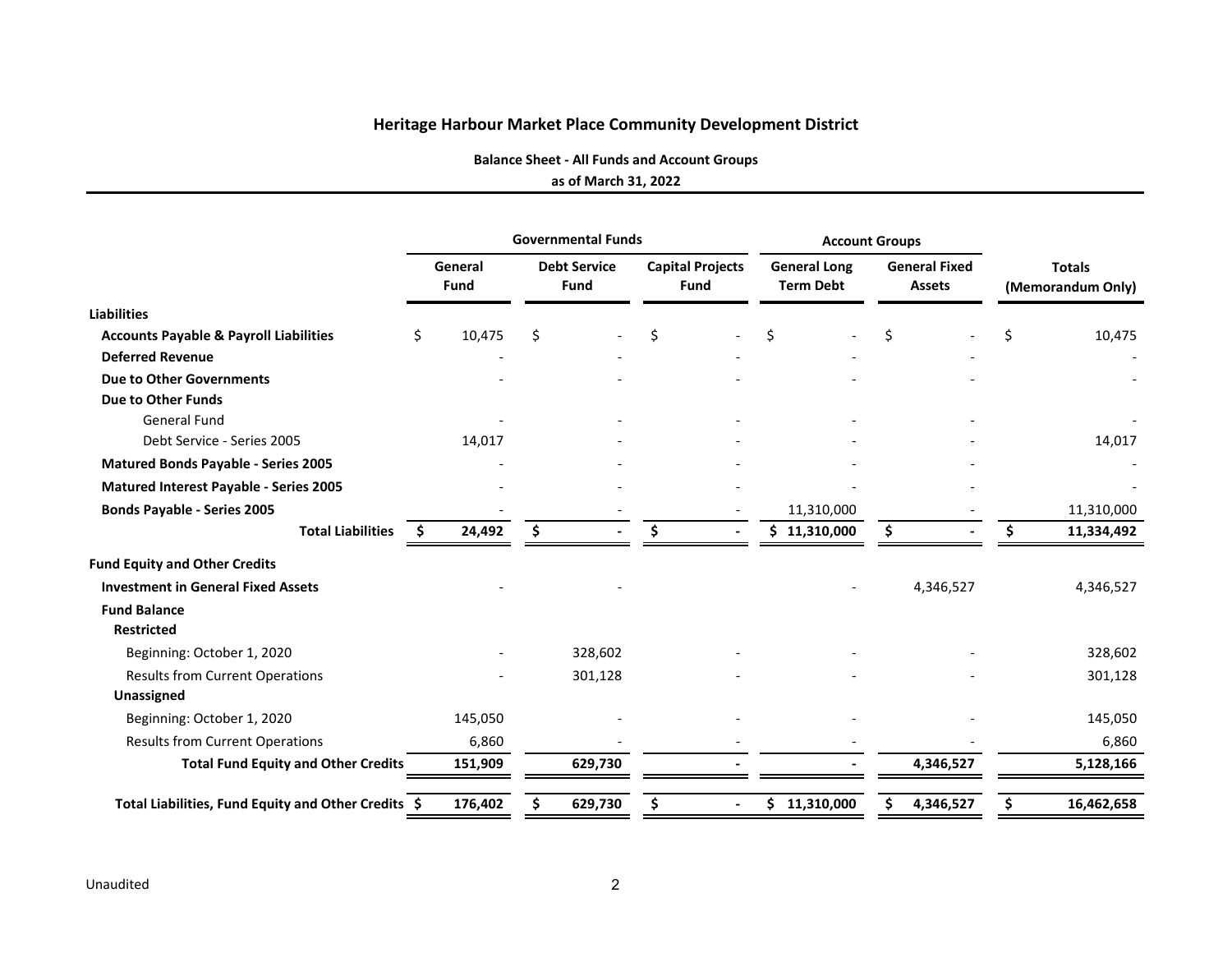| <b>General Fund</b>                                            |
|----------------------------------------------------------------|
| Statement of Revenue, Expenditures and Changes in Fund Balance |
| for the Period Ending March 31, 2022                           |

|                                              |     | October                  |    | November       | <b>December</b> | January                  | February             | March                    |    | Year to Date             | Annual<br><b>Budget</b>  | % of<br><b>Budget</b> |
|----------------------------------------------|-----|--------------------------|----|----------------|-----------------|--------------------------|----------------------|--------------------------|----|--------------------------|--------------------------|-----------------------|
| <b>Revenue and Other Sources</b>             |     |                          |    |                |                 |                          |                      |                          |    |                          |                          |                       |
| Carryforward                                 | \$  |                          | Ś  | $\overline{a}$ | \$              | \$<br>$\overline{a}$     | \$<br>$\overline{a}$ | \$                       | Ś  |                          | \$                       | N/A                   |
| <b>Miscellaneous Revenue</b>                 |     |                          |    |                |                 |                          |                      |                          |    |                          |                          | N/A                   |
| Interest                                     |     |                          |    |                |                 |                          |                      |                          |    |                          |                          |                       |
| Interest - General Checking                  |     | $\mathbf{1}$             |    | $\mathbf{1}$   | $\overline{2}$  | $\mathbf{1}$             | $\mathbf{1}$         | $\overline{2}$           |    | 9                        | 10                       | 93%                   |
| <b>Special Assessment Revenue</b>            |     |                          |    |                |                 |                          |                      |                          |    |                          |                          |                       |
| Special Assessments - Uniform Method         |     | 124                      |    | 2,377          | 23,207          | 734                      | 1,140                | $\overline{a}$           |    | 27,582                   | 27,518                   | 100%                  |
| Special Assessments - Non-Uniform Mthd       |     | 11,215                   |    |                |                 | $\overline{\phantom{a}}$ | 15,817               |                          |    | 27,032                   | 58,666                   | 46%                   |
| <b>Inter-Fund Group Transfers In</b>         |     |                          |    | $\overline{a}$ |                 | $\overline{a}$           |                      | L,                       |    |                          |                          | N/A                   |
| <b>Total Revenue and Other Sources:</b>      | -\$ | 11,340                   | \$ | 2,379          | \$<br>23,209    | \$<br>735                | \$<br>16,958         | \$<br>$\mathbf{2}$       | \$ | 54,623                   | \$86,194                 | 63%                   |
| <b>Expenditures and Other Uses</b>           |     |                          |    |                |                 |                          |                      |                          |    |                          |                          |                       |
| Legislative                                  |     |                          |    |                |                 |                          |                      |                          |    |                          |                          |                       |
| Board of Supervisor's Fees                   | \$  | 400                      | Ś  |                | \$              | \$                       | \$<br>400            | \$<br>٠                  | \$ | 800                      | \$<br>1,600              | 50%                   |
| Board of Supervisor's - FICA                 |     | 31                       |    |                |                 |                          | 31                   |                          |    | 61                       | 122                      | 50%                   |
| <b>Executive</b>                             |     |                          |    |                |                 |                          |                      |                          |    |                          |                          |                       |
| <b>Executive Salaries</b>                    |     | 2,692                    |    | 2,692          | 2,692           | $\overline{a}$           | 2,692                | 9,731                    |    | 20,500                   | 41,000                   | 50%                   |
| <b>Executive Salaries - FICA</b>             |     | 206                      |    | 206            | 206             |                          | 206                  | 744                      |    | 1,568                    | 3,137                    | 50%                   |
| <b>Executive Salaries - Insurance</b>        |     |                          |    |                |                 |                          |                      |                          |    |                          |                          | N/A                   |
| <b>Financial and Administrative</b>          |     |                          |    |                |                 |                          |                      |                          |    |                          |                          |                       |
| <b>Audit Services</b>                        |     |                          |    | L,             |                 |                          | $\overline{a}$       | L,                       |    |                          | 5,900                    | 0%                    |
| <b>Accounting Services</b>                   |     |                          |    | 410            | 389             |                          | 300                  | 150                      |    | 1,249                    | 3,000                    | 42%                   |
| Assessment Roll Preparation                  |     |                          |    |                |                 |                          |                      |                          |    | $\overline{\phantom{a}}$ | $\overline{\phantom{a}}$ | N/A                   |
| Arbitrage Rebate Services                    |     |                          |    |                |                 |                          | L,                   | 500                      |    | 500                      | 500                      | 100%                  |
| Other                                        |     |                          |    |                |                 |                          |                      |                          |    |                          |                          | N/A                   |
| <b>Other Contractual Services</b>            |     |                          |    |                |                 |                          |                      |                          |    |                          |                          |                       |
| Recording and Transcription                  |     |                          |    | 48             |                 |                          |                      | 48                       |    | 96                       | 200                      | 48%                   |
| <b>Legal Advertising</b>                     |     |                          |    | 489            |                 |                          |                      | 96                       |    | 585                      | 2,400                    | 24%                   |
| <b>Trustee Services</b>                      |     | $\overline{\phantom{a}}$ |    | 5,064          |                 |                          | $\overline{a}$       | $\overline{\phantom{a}}$ |    | 5,064                    | 5,300                    | 96%                   |
| <b>Dissemination Agent Services</b>          |     | $\overline{\phantom{a}}$ |    | L,             | 5,000           |                          | $\overline{a}$       | $\overline{\phantom{a}}$ |    | 5,000                    | 5,000                    | 100%                  |
| <b>Property Appraiser Fees</b>               |     | $\overline{\phantom{a}}$ |    | $\overline{a}$ |                 | $\overline{a}$           | $\overline{a}$       | $\overline{\phantom{a}}$ |    | $\overline{\phantom{a}}$ | $\overline{\phantom{a}}$ | N/A                   |
| <b>Bank Services</b>                         |     | 78                       |    | 31             | 33              | 32                       | 31                   | 36                       |    | 240                      | 400                      | 60%                   |
| <b>Travel and Per Diem</b>                   |     |                          |    |                |                 |                          |                      |                          |    |                          |                          | N/A                   |
| <b>Communications &amp; Freight Services</b> |     |                          |    |                |                 |                          |                      |                          |    |                          |                          |                       |
| Telephone                                    |     |                          |    |                |                 |                          |                      |                          |    |                          |                          | N/A                   |
| Postage, Freight & Messenger                 |     |                          |    | $\overline{7}$ |                 |                          | 13                   |                          |    | 21                       | 200                      | 10%                   |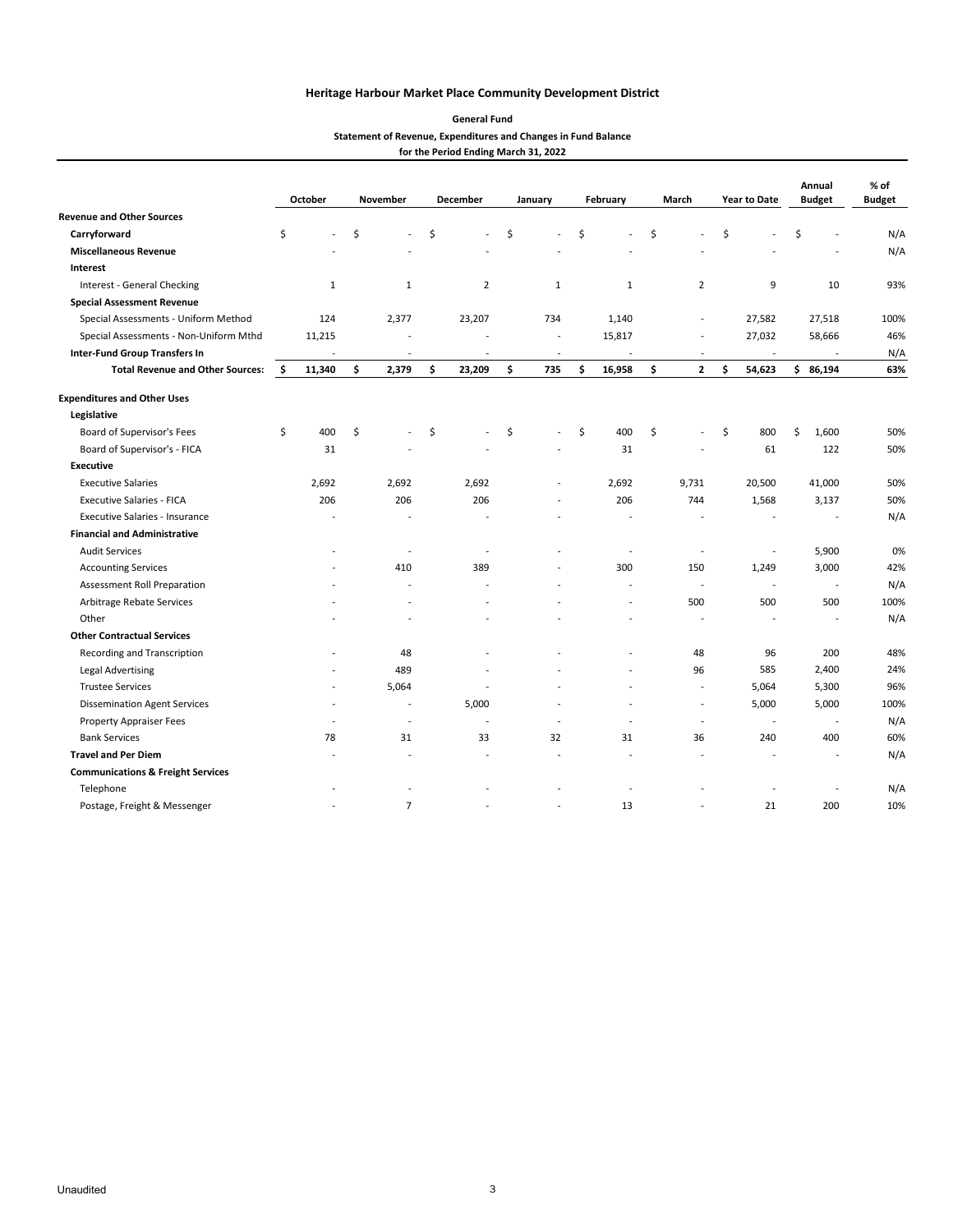| <b>General Fund</b>                                            |
|----------------------------------------------------------------|
| Statement of Revenue, Expenditures and Changes in Fund Balance |
| for the Period Ending March 31, 2022                           |

|                                            |     |                          |   |                          |    |                          |               |   |                |   |                          |   |                          | Annual                   | $%$ of        |
|--------------------------------------------|-----|--------------------------|---|--------------------------|----|--------------------------|---------------|---|----------------|---|--------------------------|---|--------------------------|--------------------------|---------------|
|                                            |     | October                  |   | November                 |    | December                 | January       |   | February       |   | March                    |   | <b>Year to Date</b>      | <b>Budget</b>            | <b>Budget</b> |
| <b>Rentals &amp; Leases</b>                |     |                          |   |                          |    |                          |               |   |                |   |                          |   |                          |                          |               |
| Miscellaneous Equipment Leasing            |     |                          |   |                          |    |                          |               |   |                |   |                          |   |                          |                          | N/A           |
| <b>Computer Services and Website</b>       |     |                          |   |                          |    |                          |               |   |                |   |                          |   |                          |                          |               |
| Development                                |     | 50                       |   | 609                      |    | 50                       |               |   | 2,285          |   | 609                      |   | 3,603                    | 7,560                    | 48%           |
| Insurance                                  |     | 6,436                    |   | $\overline{\phantom{a}}$ |    | $\overline{\phantom{a}}$ |               |   |                |   | $\overline{\phantom{a}}$ |   | 6.436                    | 6,600                    | 98%           |
| <b>Printing &amp; Binding</b>              |     | 61                       |   | $\overline{\phantom{a}}$ |    | 194                      |               |   |                |   |                          |   | 255                      | 100                      | 255%          |
| <b>Office Supplies</b>                     |     | $\overline{\phantom{a}}$ |   | $\overline{\phantom{a}}$ |    | $\overline{a}$           |               |   |                |   | $\overline{a}$           |   | $\overline{\phantom{a}}$ | $\overline{\phantom{a}}$ | N/A           |
| <b>Subscription &amp; Memberships</b>      |     | 175                      |   |                          |    |                          |               |   |                |   |                          |   | 175                      | 175                      | 100%          |
| <b>Legal Services</b>                      |     |                          |   |                          |    |                          |               |   |                |   |                          |   |                          |                          |               |
| Legal - General Counsel                    |     | $\overline{a}$           |   | 1,324                    |    | 235                      |               |   |                |   | 52                       |   | 1,610                    | 3,000                    | 54%           |
| Legal - Litigation Counsel                 |     |                          |   |                          |    |                          |               |   |                |   |                          |   |                          |                          | N/A           |
| <b>Comprehensive Planning</b>              |     |                          |   |                          |    |                          |               |   |                |   |                          |   |                          |                          |               |
| Professional Services-Planning             |     |                          |   |                          |    |                          |               |   |                |   |                          |   |                          |                          | N/A           |
| <b>Other General Government Services</b>   |     |                          |   |                          |    |                          |               |   |                |   |                          |   |                          |                          |               |
| <b>Engineering Services - General Fund</b> |     |                          |   |                          |    |                          |               |   |                |   |                          |   |                          |                          | N/A           |
| Property Owner Refunds                     |     |                          |   |                          |    | $\overline{a}$           |               |   | $\overline{a}$ |   |                          |   |                          | $\overline{\phantom{a}}$ | N/A           |
| <b>Payroll Expenses</b>                    |     |                          |   |                          |    |                          |               |   |                |   |                          |   |                          | $\overline{\phantom{a}}$ | N/A           |
| Capital Outlay                             |     |                          |   |                          |    |                          |               |   |                |   |                          |   |                          |                          | N/A           |
| <b>Total Expenditures and Other Uses:</b>  | -\$ | 10,129                   | Ŝ | 10,880                   | \$ | 8,798                    | \$<br>32      | Ś | 5,958          | Ś | 11,966                   | Ś | 47,763                   | \$<br>86,194             | 55%           |
| Net Increase/ (Decrease) of Fund Balance   |     | 1,211                    |   | (8,501)                  |    | 14,411                   | 703           |   | 11,000         |   | (11, 965)                |   | 6,860                    | N/A                      |               |
| Fund Balance - Beginning                   |     | 145,050                  |   | 146,261                  |    | 137,760                  | 152,171       |   | 152,874        |   | 163,874                  |   | 145,050                  | 127,500                  |               |
| Fund Balance - Ending                      | \$  | 146,261                  |   | 137,760                  | Ś  | 152,171                  | \$<br>152,874 |   | 163,874        |   | \$151,909                | Ś | 151,909                  | \$127,500                |               |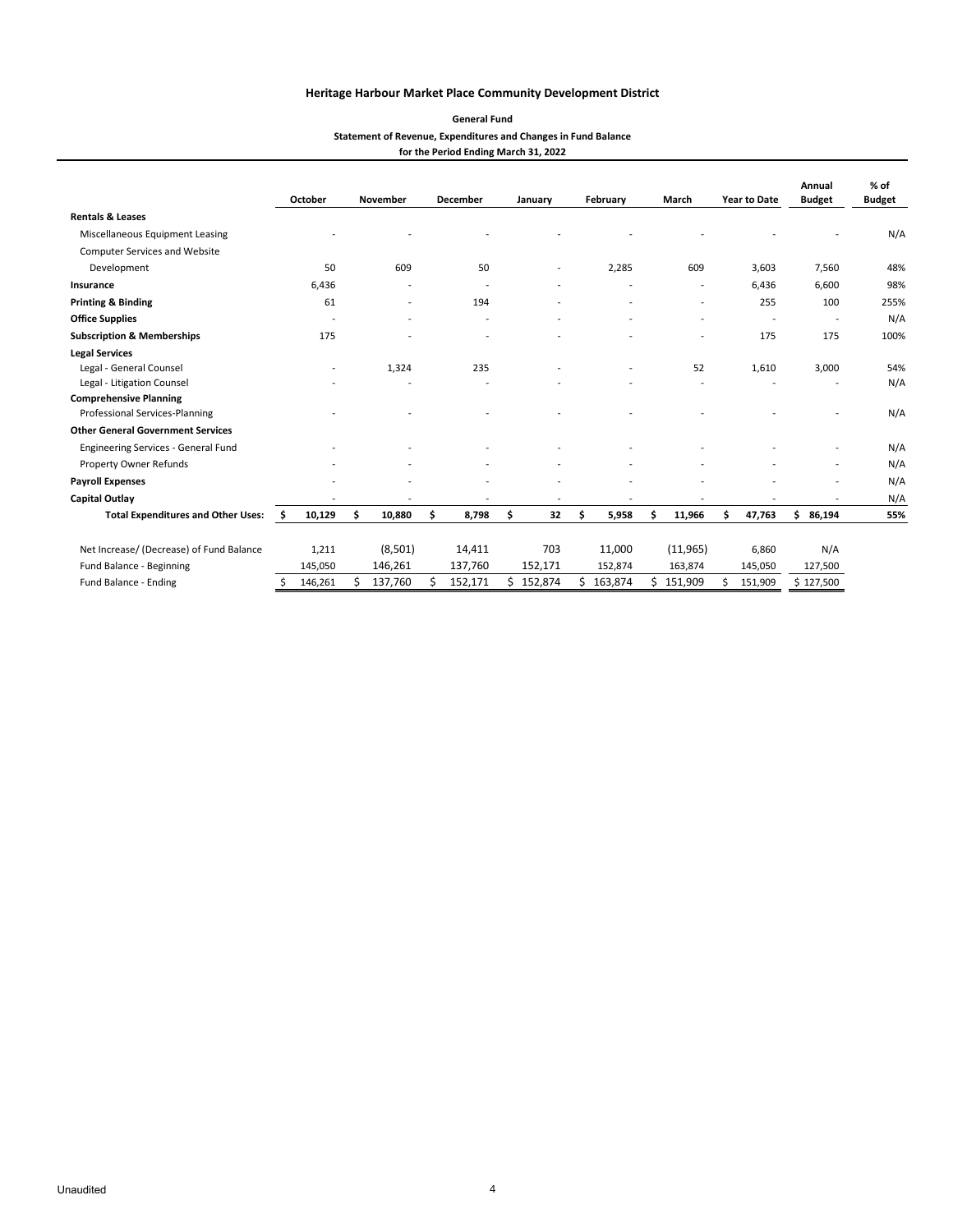#### **Debt Service Fund ‐ Series 2005 Bonds Statement of Revenue, Expenditures and Changes in Fund Balance for the Period Ending March 31, 2022**

|                                          |    | October      |     | <b>November</b> |    | December                 |     | January        | February |                |    | March                    |     | <b>Year to Date</b>      |    | <b>Budget</b>  | $%$ of<br><b>Budget</b> |  |
|------------------------------------------|----|--------------|-----|-----------------|----|--------------------------|-----|----------------|----------|----------------|----|--------------------------|-----|--------------------------|----|----------------|-------------------------|--|
| <b>Revenue and Other Sources</b>         |    |              |     |                 |    |                          |     |                |          |                |    |                          |     |                          |    |                |                         |  |
| Carryforward                             | \$ |              | \$  |                 | \$ |                          | \$  |                | \$       |                | Ś. |                          | Ś   |                          | Ś. |                | N/A                     |  |
| <b>Interest Income</b>                   |    |              |     |                 |    |                          |     |                |          |                |    |                          |     |                          |    |                |                         |  |
| Revenue Account                          |    | 0            |     | $\overline{2}$  |    | $\mathbf 0$              |     | $\mathbf{1}$   |          | $\overline{2}$ |    | $\overline{2}$           |     | 6                        |    |                | N/A                     |  |
| Reserve Account                          |    | $\mathbf{1}$ |     | $\mathbf{1}$    |    | $\mathbf{1}$             |     | $\mathbf{1}$   |          | $\mathbf{1}$   |    | $\mathbf{1}$             |     | 5                        |    | 10             | 50%                     |  |
| <b>Interest Account</b>                  |    |              |     |                 |    |                          |     |                |          |                |    |                          |     |                          |    | $\overline{a}$ | N/A                     |  |
| <b>Sinking Fund Account</b>              |    |              |     |                 |    |                          |     |                |          |                |    |                          |     |                          |    |                | N/A                     |  |
| <b>Special Assessment Revenue</b>        |    |              |     |                 |    |                          |     |                |          |                |    |                          |     |                          |    |                |                         |  |
| Special Assessments - Uniform Method     |    | 1,527        |     | 29,236          |    | 285,392                  |     | 9,025          |          | 14,017         |    |                          |     | 339,197                  |    | 338,562        | 100%                    |  |
| Special Assessments - Non-Uniform Mthd   |    | 278,600      |     |                 |    |                          |     |                |          |                |    | $\overline{a}$           |     | 278,600                  |    | 789,788        | 35%                     |  |
| <b>Inter-Fund Group Transfers In</b>     |    |              |     |                 |    |                          |     |                |          |                |    | $\overline{\phantom{a}}$ |     | $\overline{\phantom{a}}$ |    |                | N/A                     |  |
| Total Revenue and Other Sources: \$      |    | 280,128      | \$  | 29,239          | Ś  | 285,393                  | \$. | 9,026          | \$       | 14,019         | \$ | $\mathbf{2}$             | \$  | 617,808                  |    | \$1,128,360    | 55%                     |  |
| <b>Expenditures and Other Uses</b>       |    |              |     |                 |    |                          |     |                |          |                |    |                          |     |                          |    |                |                         |  |
| <b>Debt Service</b>                      |    |              |     |                 |    |                          |     |                |          |                |    |                          |     |                          |    |                |                         |  |
| Principal - Mandatory                    | \$ |              | Ś   |                 | Ś  |                          | Ś.  |                | Ś.       |                | Ś. |                          | Ś.  |                          | Ś  | 495,000        | 0%                      |  |
| Principal - Early Redemptions            |    |              |     |                 |    |                          |     |                |          |                |    |                          |     |                          |    |                | N/A                     |  |
| <b>Interest Expense</b>                  |    |              |     | 316,680         |    |                          |     |                |          |                |    |                          |     | 316,680                  |    | 633,360        | 50%                     |  |
| <b>Legal Services</b>                    |    |              |     |                 |    |                          |     |                |          |                |    |                          |     |                          |    |                |                         |  |
| Legal - Foreclosure Counsel              |    |              |     |                 |    |                          |     |                |          |                |    |                          |     |                          |    |                | N/A                     |  |
| <b>Operating Transfers Out</b>           |    |              |     |                 |    |                          |     |                |          |                |    |                          |     |                          |    |                | N/A                     |  |
| <b>Inter-Fund Group Transfers Out</b>    |    |              |     |                 |    |                          |     |                |          |                |    |                          |     |                          |    |                | N/A                     |  |
| <b>Trustee Services</b>                  |    |              |     |                 |    |                          |     |                |          |                |    |                          |     |                          |    |                | N/A                     |  |
| GF-Litigation (Parcel 19/20)             |    |              |     |                 |    |                          |     |                |          |                |    |                          |     |                          |    |                | N/A                     |  |
| <b>CPF-Deferred Cost Account</b>         |    |              |     |                 |    | $\overline{\phantom{a}}$ |     |                |          |                |    | $\overline{a}$           |     |                          |    |                | N/A                     |  |
| Total Expenditures and Other Uses: \$    |    |              | Ś   | 316,680         | \$ |                          | \$  | $\blacksquare$ | \$       |                | \$ | $\overline{a}$           | \$. | 316,680                  |    | \$1,128,360    | 28%                     |  |
| Net Increase/ (Decrease) of Fund Balance |    | 280,128      |     | (287, 441)      |    | 285,393                  |     | 9,026          |          | 14,019         |    | 2                        |     | 301,128                  |    |                |                         |  |
| Fund Balance - Beginning                 |    | 328,602      |     | 608,730         |    | 321,289                  |     | 606,682        |          | 615,708        |    | 629,727                  |     | 328,602                  |    | 309,910        |                         |  |
| Fund Balance - Ending                    |    | 608,730      | \$. | 321,289         | Ŝ. | 606,682                  | ς.  | 615,708        | \$.      | 629,727        | ς  | 629,730                  | Ŝ.  | 629,730                  | Ŝ  | 309,910        |                         |  |
|                                          |    |              |     |                 |    |                          |     |                |          |                |    |                          |     |                          |    |                |                         |  |